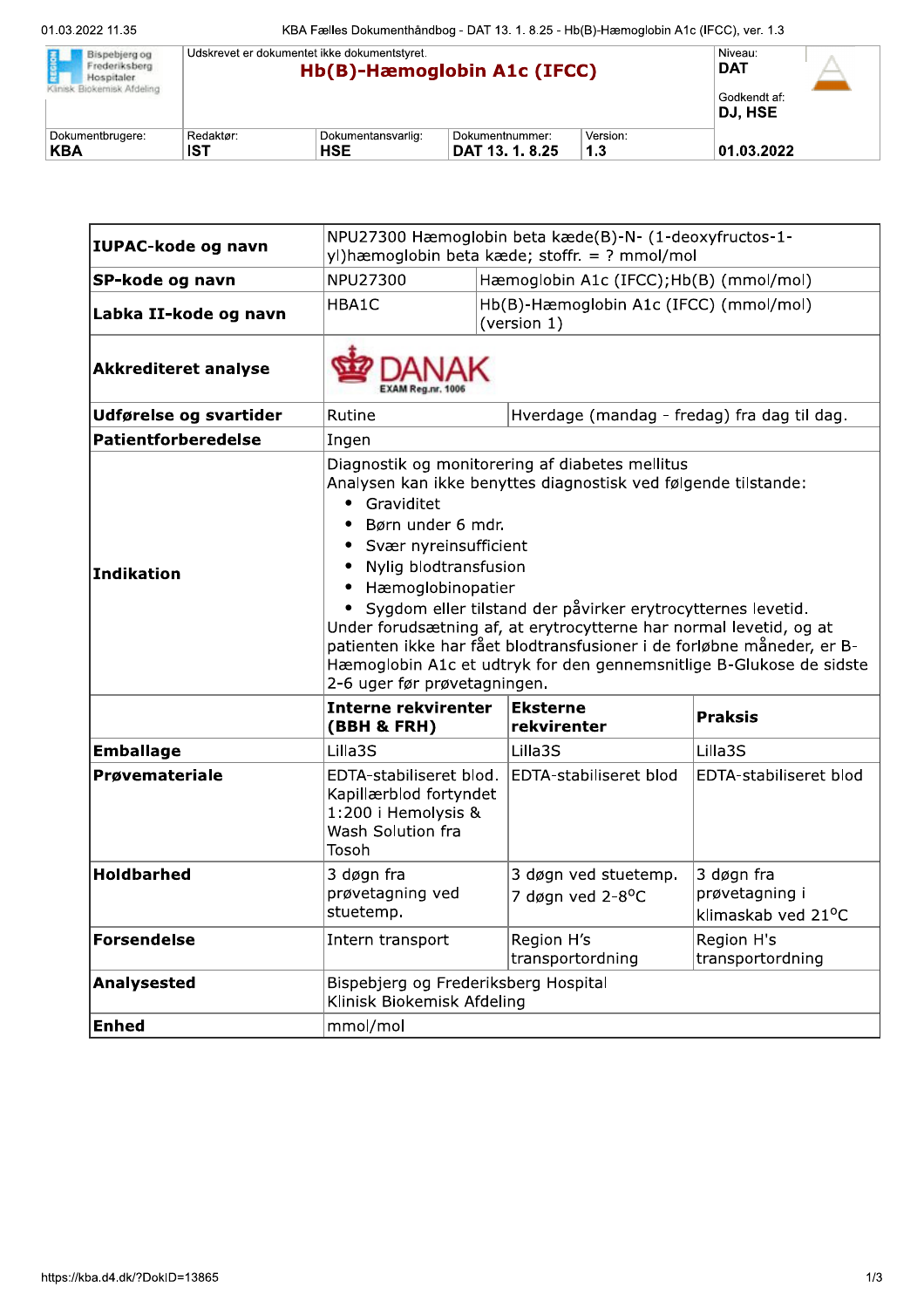| Referenceinterval      | Køn og alder     | Referenceinterval |                  |
|------------------------|------------------|-------------------|------------------|
|                        | Alle             |                   | $<$ 48 mmol/mol  |
| Beslutningsgrænse      | $<$ 48 mmol/mol  |                   |                  |
| Alarm- / ringegrænse   | Ingen            |                   |                  |
| <b>Måleområde</b>      | 6 - 196 mmol/mol |                   |                  |
| Svarafgivelsesinterval | 6 - 196 mmol/mol |                   |                  |
| <b>Svarformat</b>      | Nedre grænse     | Øvre grænse       | <b>Decimaler</b> |
|                        | 6                | 196               | O                |

| Analysemetode                                                                                                                                    | Højtryksvæskekromatografi - HPLC                                                                                                                                                                                                                                                                                                                                                                                                                                      |                                    |                     |  |
|--------------------------------------------------------------------------------------------------------------------------------------------------|-----------------------------------------------------------------------------------------------------------------------------------------------------------------------------------------------------------------------------------------------------------------------------------------------------------------------------------------------------------------------------------------------------------------------------------------------------------------------|------------------------------------|---------------------|--|
| <b>Apparatur</b>                                                                                                                                 | Tosoh G11                                                                                                                                                                                                                                                                                                                                                                                                                                                             |                                    |                     |  |
| Sporbarhed                                                                                                                                       | Standardiseret over for IFCC referencemetoden                                                                                                                                                                                                                                                                                                                                                                                                                         |                                    |                     |  |
| Intern kvalitetskontrol                                                                                                                          | HbA1c Level 1 fra<br>firmaet Alere                                                                                                                                                                                                                                                                                                                                                                                                                                    | HbA1c Level 2 fra<br>firmaet Alere | Pool: "48 mmol/mol" |  |
| Kontrolniveau                                                                                                                                    | 32 mmol/mol                                                                                                                                                                                                                                                                                                                                                                                                                                                           | 86 mmol/mol                        | 49 mmol/mol         |  |
| <b>Intermediær præcision</b><br>$(CV\% )$                                                                                                        | 4,0%                                                                                                                                                                                                                                                                                                                                                                                                                                                                  | 2,5%                               | 2,5%                |  |
| <b>Ekspanderet</b><br>måleusikkerhed (k=2)                                                                                                       | 8,4%                                                                                                                                                                                                                                                                                                                                                                                                                                                                  | 5,6 %                              | 5,6 %               |  |
| Ved 2 prøver på samme patient (målt med ovennævnte analysemetode) er den mindste klinisk<br>10,4 %<br>signifikante forskel på 2 svar skønnet til |                                                                                                                                                                                                                                                                                                                                                                                                                                                                       |                                    |                     |  |
| <b>Ekstern kvalitetskontrol</b>                                                                                                                  | Labquality - 3044 FI - Hæmoglobin A1c - 6 udsendelser pr. år i 2<br>niveauer                                                                                                                                                                                                                                                                                                                                                                                          |                                    |                     |  |
| <b>Specificitet / interferens</b>                                                                                                                | Falsk for lav resultater kan se ved:<br>Hæmolytisk anæmi<br>Svære blodtab<br>Indtagelse af: Dapson, Ribavirin, Antivirale lægemidler og<br>٠<br>Trimethoprim-Sulfamethoxasol<br>Behandling med Vitamin C og E<br>Falsk for høje resultater kan se ved:<br>Nyreinsufficiens<br>٠<br>Blodtransfusion<br>Jernmangleanæmi<br>Hypertriglyceridæmi<br>Hyperbilirubinæmi<br>Forekomst af hæmoglobinopati<br>٠<br>Behandling med acetylsalicylsyre<br>Misbrug af opiater<br>٠ |                                    |                     |  |
| <b>Bemærkninger</b>                                                                                                                              | P-Glucose, middel fra HbA1c (eAG) medbestilles automatisk.<br>I tilfælde hvor mulige hæmoglobinvarianter interfererer med HPLC-<br>analyseprincippet, vil analysen svares med "se note" og prøven vil i<br>stedet blive analyseret på POCT udstyr (DCA Vantage) under<br>analysenavnet Hb(B)-Hæmoglobin (IFCC;POC).                                                                                                                                                   |                                    |                     |  |
| <b>Reference</b>                                                                                                                                 | • Use of Glycated Haemoglobin (HbA1c) in the diagnosis of Diabetes<br>mellitus. WHO 2011<br>Tosoh Automated Glycohemoglobin Analyzer HLC-723®G11<br>Brugsvejledning (Variant Analysis Mode). Tosoh Corporation,<br>Bioscience Division 07/2016                                                                                                                                                                                                                        |                                    |                     |  |